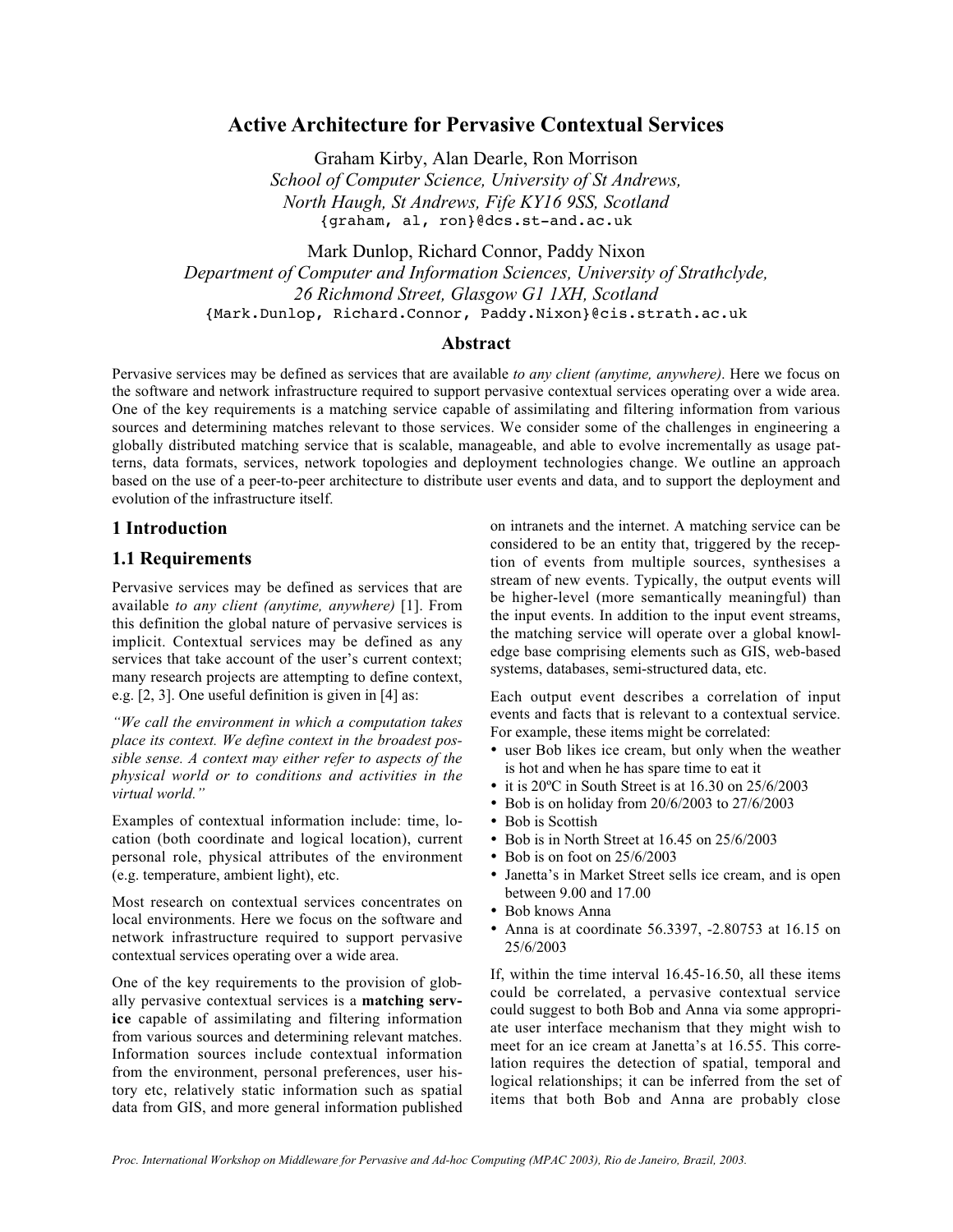enough to Janetta's to get there before it closes. Similarly, it can be inferred that Bob would probably like an ice cream given that he is Scottish and therefore regards 20º as hot. It is relatively straightforward to make these inferences if the small set of items is known; the major difficulty is in extracting the correlated set in the first place, from the huge number of items available.

Further difficulties arise: although the example above was relatively localised in space, in other scenarios the items to be matched might be globally distributed—e.g. Bob, currently in Australia, walks past a restaurant previously recommended by Anna: her opinion of the restaurant should delivered to Bob if it is dinner time and has no plans for dinner, or if he is staying a few more days in the area. Furthermore, matching for a range of different services must take place simultaneously, for the entire population of participating users, as indicated in Figure 1. The key point is that delivery of pervasive contextual services requires the continuous processing of a very high volume of globally distributed items of information, distilling them down into a relatively small volume of meaningful events.

# **1.2 Refining the Requirements**

If we accept these requirements for a global contextual matching service, the question arises as to whether such an entity can be engineered, and if so, how. The service cannot be provided on a single machine or in a single location; therefore, in addition to the items being matched, the matching computation must itself be distributed. We can refine the requirements as being a distributed matching engine, fed from a distributed event system, and a distributed knowledge base.

Clearly the construction of such an entity is itself a grand challenge. There are many individual engineering challenges: information must be assimilated from numerous sources, requiring ontologies for describing it



Figure 1: A global matching service.

and tools for extracting it; databases are required for storing the information; the construction of the distributed matching engine in itself is extremely complex; and finally, the system must be engineered to operate with various hand-held and other mobile technologies.

As with any large-scale distributed system, the development of a wide area infrastructure for pervasive contextual services poses a number of novel research challenges in terms of evolution, management and scalability; these problems are not significant in the local environments in which most contextual services operate. The distributed matching engine must have the ability to evolve with, and adapt to, changing usage patterns, data formats, services, network topologies and deployment technologies. Given its scale and non-centralised nature, it will be impossible to shut it down and restart it for maintenance. Clearly then, the system must be capable of incrementally changing its configuration. This assumes, of course, that data and systems can be organised appropriately to make use of available resources without imposing complexity on the user. The problems of complexity in current systems, even on the small scale, are identified by Bolosky:

*"Users are subjected to random performance and service disruptions. Replacing or upgrading a personal computer, workstation, or server is very difficult. Even a moderate size computer network requires significant expertise to configure and maintain."*

In the distributed matching engine data must flow around the system in response to: changes in users' location and behaviour; changes in the access patterns of processes; changes in the physical resources allocated to the system; or changes in the topology of the physical infrastructure. It is essential for the underlying policies to evolve in response to such changes, but the complexity is such that it is infeasible for this to be controlled by human users or administrators. The system must therefore manage such changes automatically. In order to achieve scalability, the system needs to be capable of making best use of the resources that are available at any time. Ideally, the system would be able to intercept and utilise network, storage and compute power as it became available in any location.

The matching engine is required to match events produced in real-time by real-world interactions. The matching process must be capable of processing the event stream sufficiently quickly to produce contextual information that is pertinent to users within an appropriate time frame. In order to do this matching, both the events and the knowledge base must be delivered to the locations at which the matching computation occurs. Clearly this imposes requirements on the event delivery system and the caching and replication policies. In particular, if the data is not available with sufficiently low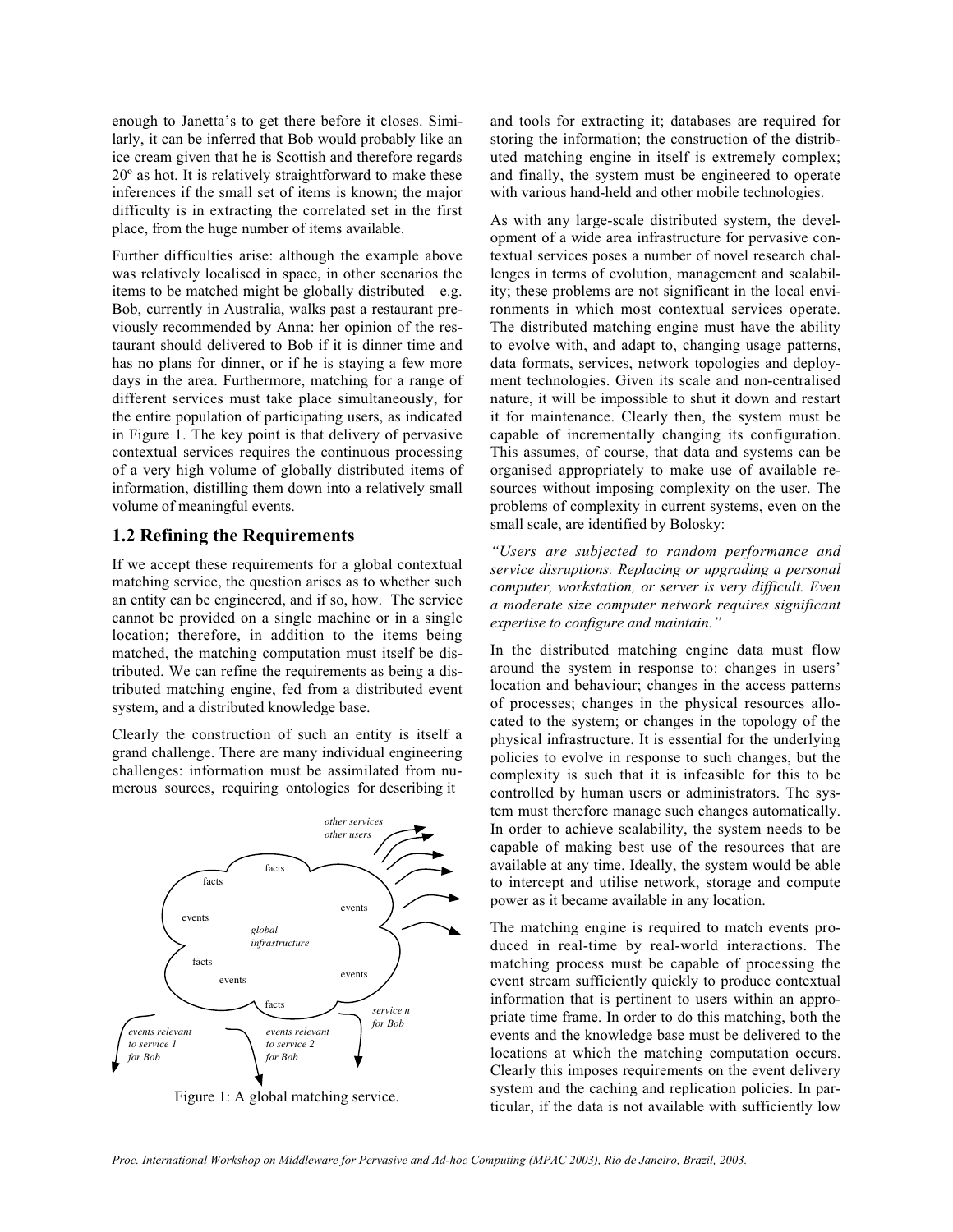latency, matching cannot occur at the necessary rate. Thus the infrastructure must facilitate the appropriate placement of **data** and **computation** at all times—on servers, end user devices, and within the network.

### **2 Challenges**

The challenges in meeting the requirements outlined above include:

- the provision of a generic global event service capable of: delivering events to appropriate locations at appropriate times; and delivering multiple event types including those unknown at initial deployment;
- the engineering of the matching computation, including: the partitioning of the computation; deployment of the components at appropriate locations at appropriate times; incorporation and dropping of storage, computational and network resources as they become available/unavailable; data caching and replication policies to ensure that the matching process can occur sufficiently fast and with sufficient reliability; ontologies and type systems for describing data, knowledge and events—and flexible mechanisms for binding to these; adaptation to changing patterns of use by individuals and populations;
- the ability to incorporate new devices and technologies incrementally as they become available, given that it is not possible to halt and restart the system;
- the provision of infrastructure upon which new services may be implemented;
- programming abstractions with which to describe the services and how they should be deployed.

A number of other issues are crucial to a practical deployment, but not specifically addressed in this paper:

- security mechanisms to ensure that data and computations may be accessed and placed only in appropriate ways;
- privacy policies that allow users to control the degree to which sensitive data is stored in the global system and used in various ways;
- definition of user centred quality of service, annoyance, security and privacy requirements.

### **3 State of the Art**

Many projects attempt to address the needs of an event distribution service for pervasive systems. Some have been deployed and work well in a relatively localised area. For example, Elvin [5] supports a content based addressing mechanism above a publish/subscribe network. The system is based on subscription to events supported by a subscription language; it uses a clientserver architecture, limiting its scalability.

Siena [6] addresses scalability directly and aims to provide a wide area event notification system. Event producers advertise the events that they generate and event sinks subscribe to notifications of interest. Events are represented as 3-tuples of a name, type and value. Siena does not support mobility directly, however, Mobikit [7] extends Siena by providing a mobility service that supports both user mobility and code mobility. The system provides static proxies for mobile entities, which subscribe on behalf of the mobile entity when the mobile entity is disconnected from the pub/sub system.

The need to push and deploy code in the network is also being addressed by the network communities and active mobile agents. The Active Network community supports the deployment of *capsules* [8] containing both code and data. For example, the ANTS system supports a Java-based toolkit for experimenting with active networks in which code capsules serve as the minimum unit of deployment and are used as a measure of resource utilisation.

We are currently constructing the Cingal system, which provides code push technology permitting *bundles* of code and data wrapped in XML packets to be deployed and run on a *thin server*. On arrival at a thin server, and subject to verification and security checks, the code may be executed within a security domain. Each thin server provides the necessary infrastructure for code deployment, authentication of bundles, a capabilitybased protection system and an object store.

A plethora of Java based active mobile agent systems exists ranging from commercial products such as Voyager and Pathwalker to research projects such as Mole [9], HIVE [10] and ARA [11]. These cover the entire code migration spectrum from strong (in the case of ARA) to weak schemes (the rest). An agent is a process that migrates among the nodes within a network to perform its task, operating on behalf of a user. Every visited node must support an infrastructure to deal with the management of system services and resources. This is usually done via fully trusted non-mobile agents.

With *active pipes* [12], the capabilities of nodes and groups of nodes are described in terms of static and dynamic properties. Processing and transmission requirements are expressed as a sequence of functions to be performed on a data stream. These are mapped onto nodes by placing constraints on the processing elements such as: IP-range, network services supported, link-load etc. For each processing step, constraints define a subset of nodes qualified to execute a given function.

Constructing inferences from matched events is a critical aspect of any context infrastructure, providing the means by which services are targeted to the individual and situation. Core to this is the ability to match events from the real world, correlate against existing knowledge, and identify a meaningful action. The issue of describing and matching has been investigated in vari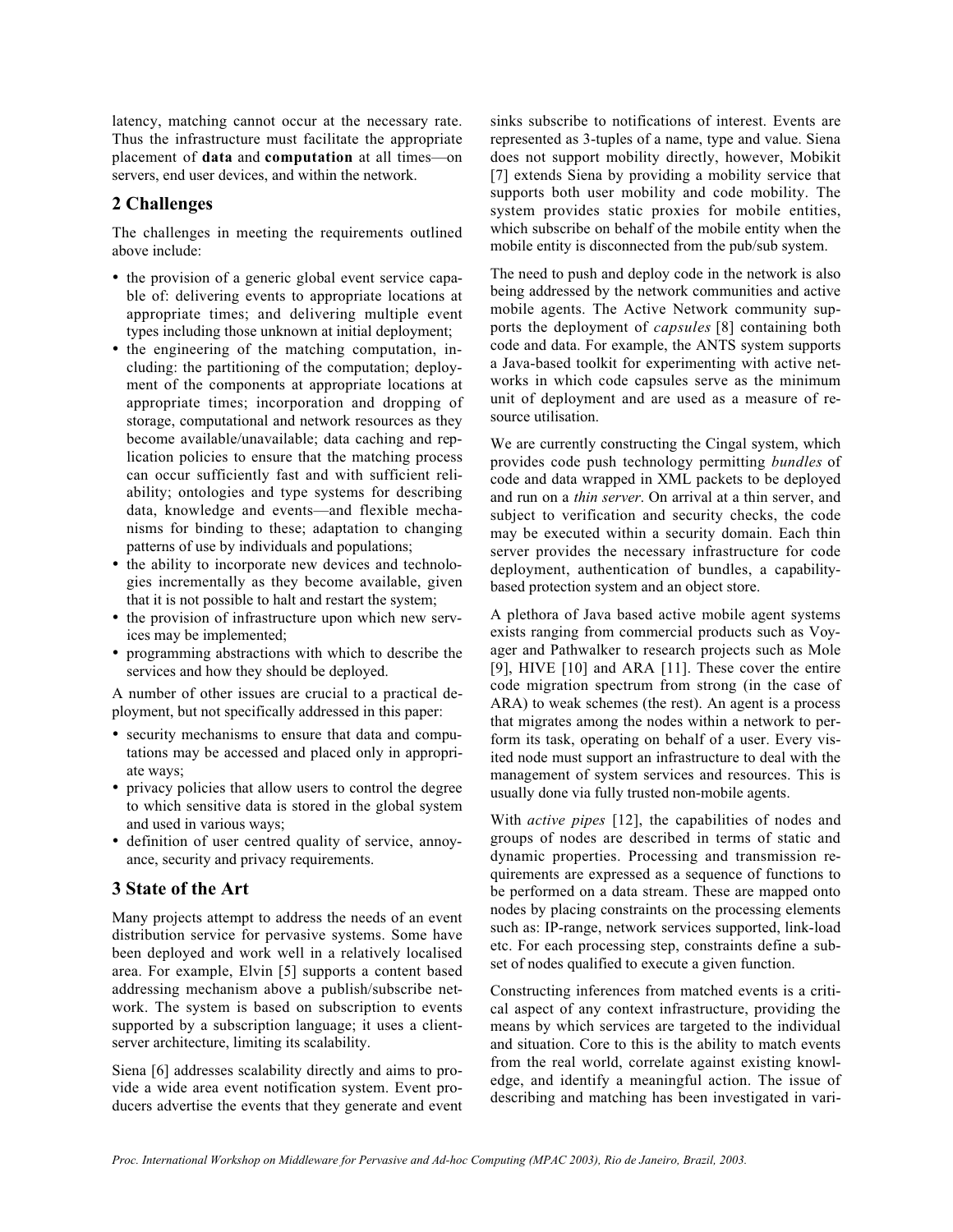ous domains. Proposed solutions fall into three categories: text based, lexical descriptor based and specification based. Text based solutions use the textual representation as an implicit description of behaviour, while employing arbitrarily complex string matching expressions. Although these have low maintenance cost and are easy to introduce, a textual representation does not guarantee sufficient information for the classification and in fact could be misleading. Lexical descriptor based solutions use key phrases, which are constructed from a predefined vocabulary provided by subject experts, to describe the target. This can be extended to describe a number of different aspects of the situation, leading to the technique of multi-faceted classification [13]. The use of key phrases makes the method sounder and more complete. The construction of the predefined vocabulary, or ontology, is a non-trivial task and there is also ambiguity associated with the type of semantics (computational or application) that the vocabulary should describe. Finally, specification based solutions use a specification language, whose semantics define the classification and retrieval scheme [14].

The logic programming, constraint and context-aware retrieval (CAR) communities are developing technologies that address the needs of a contextual matching service. In logic programming, declarative programming languages such as Prolog can be used to express matches using first order logic. Distributed Prolog systems have been constructed, notably SICStus Prolog which supports distributed unification. The constraint community have produced constraint solvers that search for solutions using forward checking and constraint logic programming. Research on the Distributed Constraint Satisfaction Problem extends this by distributing the variables to be solved amongst agents.

The Rome system [15] supports the concept of a context *trigger*, consisting of a condition and an action. It allows decentralized evaluation of triggers by embedding triggers in end devices. This does not, however, allow context sharing and requires the end device to have the capability to sense and process all of the necessary raw contextual information, which may not be efficiently achieved, especially for a complicated trigger and a simple device.

XML is established as the *de facto* standard for information interchange; it is therefore reasonable to assume that both events and knowledge will be stored in an XML format. There is therefore a requirement for programs to be able to bind to XML data. Most programming interfaces incorporate a tree-structured view of XML as an abstraction for the programmer. This is a good abstraction if the data content is inherently irregular, however for regular data it leaves much to be desired in terms of both application modelling and runtime efficiency. A better approach is to present the programmer with an abstraction corresponding to a more traditional data model. There is a further option of how to achieve this; there are two possibilities:

- type generation, where a programming language type is obtained by analysis of either the data itself or a metadata description of it [16, 17], and
- type projection, where the type is taken from the program context and matched against the data [18, 19]

Our interest here is in the second strategy, which has various advantages. Crucially in this context, these include the ability to handle partial data model specifications. This is key in the case where the overall structure of the data is not tightly specified, yet it contains structured 'islands' whose structure is known *a priori*. This is a key requirement in this context, where there is inherently a lack of pre-imposed global standardisation and rapidly evolving data modelling requirements.

The PSI project [1] directly addresses infrastructure for pervasive services. It proposes a 3-layer architecture comprising front end clients such as PDAs, embedded devices etc.; infrastructure servers and backend servers. The project's thesis is that small front end devices can borrow resources from back end servers. This requires that applications be split into components and distributed appropriately. Currently, the partitioning of applications appears to be being done manually. However other projects such as RAFDA [20] and Coign [21] are attempting to do this automatically. For example, the RAFDA project is investigating partitioning Java applications into components capable of being executed on different virtual machines.

Recently a new generation of storage architectures has emerged based on Peer-To-Peer (P2P) technologies. These include OceanStore [22], Mnemosyne [23], PAST [24], Pastry [25], FreeHaven [26] and Freenet [27], and all provide some degree of abstraction over the location of data and utilise storage available in a network of peers. Most of the above are based on a deterministic routing algorithm by Plaxton [28], which permits the discovery of documents stored in a wide area network such as the Internet. Some systems, such as [27], rely exclusively on non-deterministic algorithms. This mean that data cannot always be found, rendering them unsuitable as a base technology for this work. All the P2P architectures cited use hashing algorithms to assign each document with a globally unique identifier (GUID). Typically this is either derived purely from document content using secure hashes, or from a hash of keywords, filename and the public key of the creator.

Many of the cited systems store multiple replicated copies of data to provide resilience and to increase the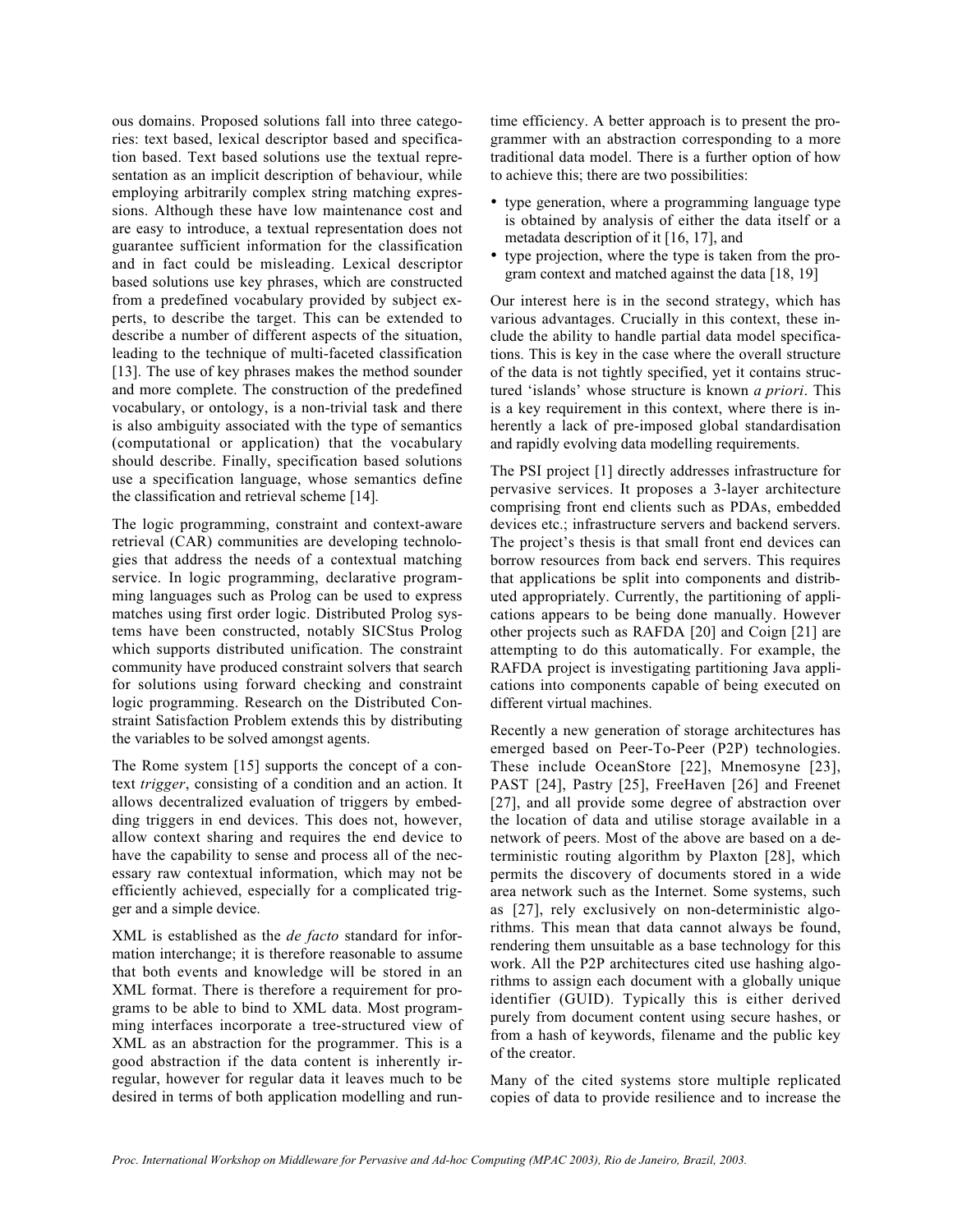probability that copies of a data item will be stored close (in terms of latency) to its readers. OceanStore in particular supports algorithms for distributing data globally. The schemes for storing replicated copies of data vary from simple block copying to erasure-codes which permit data to be reconstituted from a subset of the servers on which it is stored. The more sophisticated P2P systems support *promiscuous caching* where data is free to be cached anywhere at any time. This does not affect the correctness of the system nor prohibit other users from manipulating that data, and is crucial to the performance of the system if the fetching of remote data at every access is to be avoided.

### **4 Our Position**

**4 Our Position** We now outline our approach to addressing the challenges presented. Broadly, this is to develop an active network whose topology and memberships can change dynamically, defined over the embedded sensors, mobile devices, servers and the networks that link them. Each node—mobile device, server or network component—stores information, computes over it, and communicates with other nodes. Dynamicity is achieved by pushing code and data onto the network to define data channels, processing rules and routing rules.

### **4.1 Generic Global Event Service**

**4.1 Generic Global Event Service** We believe that P2P architectures are highly suited to the provision of pervasive services. In particular, a P2P architecture may be used to distribute both low-level sensor-derived events, and high-level synthesised events produced by the contextual matching engine. We propose that a general-purpose system such as Siena would be ideal for this purpose. It has enough expressibility in its publish/subscribe language and shows evidence of being globally scalable.

**4.2 Partitioning of Matching Computation** Our approach is to implement a distributed contextual matching engine as XML pipelines [29], with XML events flowing between pipeline components, both intra-node and inter-node. This scheme is designed to abstract over any particular technology, and to make pipeline components independent of each other.

XML event buses allow incoming events to be delivered to multiple downstream components, which may reside on the same node or on remote nodes. Each pipeline provides a web service interface *put(event)*, enabling remote pipeline components to push events into it. Events may also arise from local devices and sensors such as GPS and GSM devices, RFID tag readers, weather sensors, etc. Each hardware device has a wrapper component that makes it usable as a pipeline component. Other components perform filtering (e.g. transmitting user-location events only when the dis-



Figure 2: Distributed XML pipelines.

tance moved exceeds a certain threshold), buffering, communication with other pipelines, and so on.

Web service interfaces permit interoperability between heterogeneous platforms and languages and define how pipeline components transmit and receive events. The interconnection topology is orthogonal to the service definition and its deployment, and may be provided via a P2P system or a traditional client-server architecture. Figure 2 shows an example of a pipeline distributed over two nodes.

**4.3 Component Deployment Mechanisms** Given the approach to partitioning the matching computation using distributed event pipelines, we require mechanisms to deploy and evolve the pipeline components. The mapping of pipeline component types to physical nodes is likely to be extremely complex, and we consider it infeasible to fully establish this mapping statically, before deployment. Instead, we propose to break the deployment problem down into:

- initial deployment of a pipeline deployment infrastructure onto all participating nodes, followed by:
- ongoing deployment and redeployment of individual pipeline components onto those nodes, using the deployment infrastructure already loaded.

This allows flexibility in establishing an initial deployment, and also for subsequent evolution of the pipelines in response to changes in resource availability, user demand, access patterns etc. Rather than trying to address the need for evolution in a post-hoc manner, this architecture is designed around the ability to evolve from its inception. Indeed, we view deployment of the architecture as being an evolutionary step itself.

The pipeline deployment infrastructure will itself be deployed on participating nodes using any conventional software installation approach. The infrastructure will be based on code push technology developed in our Cingal project. We propose to exploit this by constructing the pipeline components as code bundles that may be deployed onto Cingal thin servers. This will provide flexibility both in initial deployment and in later incremental evolution of the components and their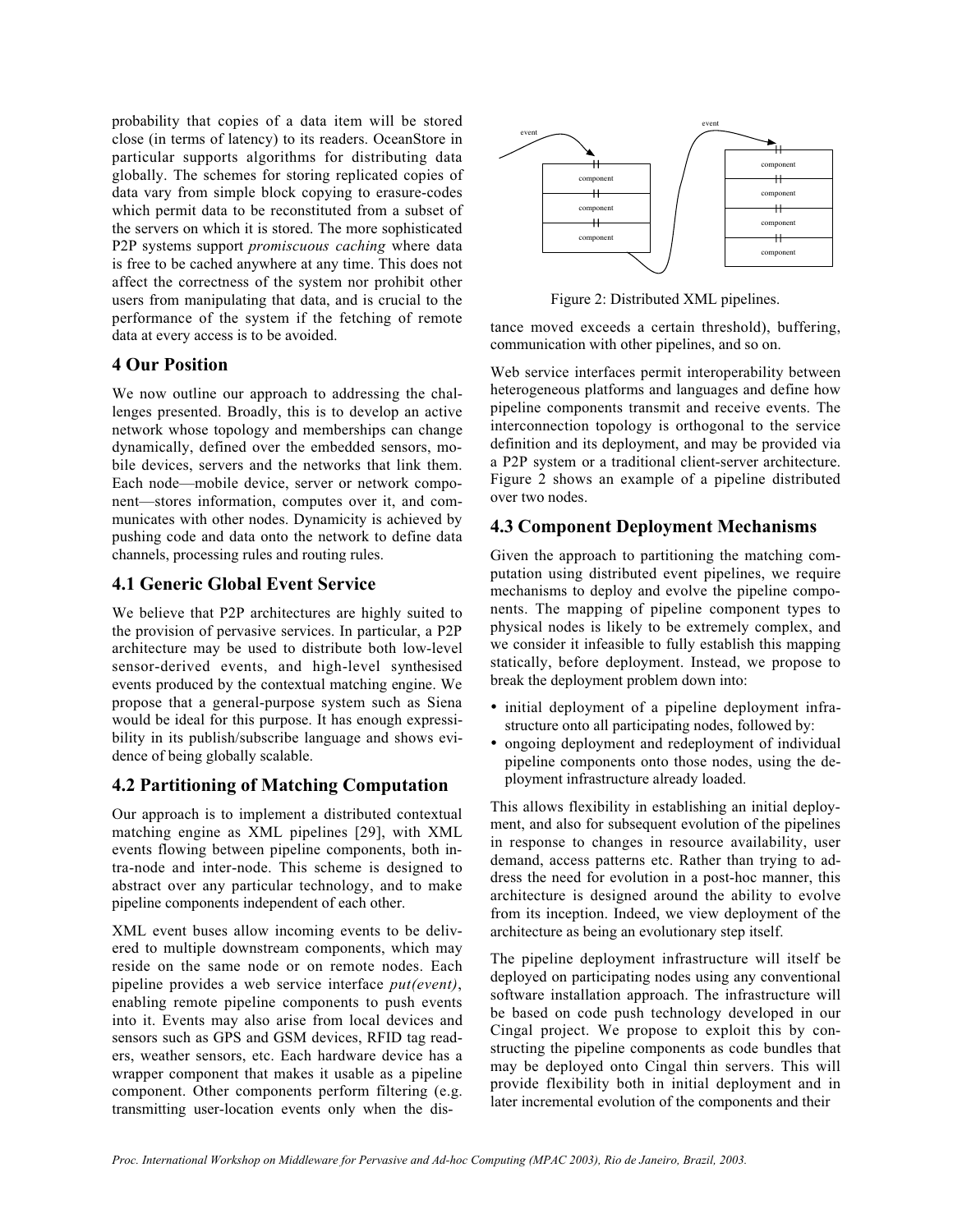

Figure 3: Pipeline deployment infrastructure.

topology. Figure 3 shows an example of a thin server node, containing both the deployment infrastructure and a pipeline assembled from components sent to it in code bundles.

### **4.4 Component Deployment Policies**

The mechanisms described in the previous section will support flexible policies for mapping the pipelines comprising the contextual matching engine across the network. The need for flexibility arises because the architecture must be able to evolve, as already discussed, and also because initially specified policies will often require refinement in the light of evaluation following deployment.

Implementers and administrators will need to be able to express deployment policies at a suitable level of abstraction. Given that we wish to take advantage of new computational, storage and network resources as they become available dynamically—and, conversely, to adapt gracefully when they disappear—these policies should not be expressed in terms of specific individual physical resources. We adopt the active pipe approach [12], in which policies take the form of constraints over the placement of processing steps. For example, a constraint might specify that at least 5 pipeline components providing a data replication service must be deployed in parallel within a given geographical region.

The set of constraints used in active pipes will be extended to include higher-level concepts such as dynamic caching and replication policies, which are crucial to the provision of pervasive contextual services. All constraints will feed into an evolution engine, itself a distributed computation, that will dynamically evolve the contextual matching engine by manipulating the pipelines as described in the previous section. As events arise that cause a given constraint to be violated (such as the sudden unavailability of a particular node), it is the role of the monitoring engine to make appropriate adjustments to satisfy the constraint again.

This approach requires knowledge of available resources to be propagated dynamically to the evolution engine, which is itself decentralised. As with user events, we propose to use a P2P system to propagate events describing changes in resource availability. Nodes will advertise their resource availability, physical and logical connectivity, geographic location etc. via *publish* events on a P2P system. The events may be subscribed to by the evolution engine, which can then elect to make use of these resources by deploying new pipeline components onto them. Nodes may disappear from the network either gracefully, in which case they will publish events warning of their imminent withdrawal, or without warning, in which case the loss may eventually be detected by other monitoring components, which will publish events on their behalf.

# **4.5 Caching and Replication of Data**

As stated earlier, for the matching service to operate with sufficiently low latency, appropriate caching and replication policies and mechanisms must be available. The use of *promiscuous caching* described earlier combined with a global storage architecture such as one of the schemes based on Plaxton routing appears an ideal combination for the global matching engine.

# **4.6 Adapting To Changing Use Patterns**

Efficient operation of the contextual matching engine will require adaptation to changing patterns of use by individuals and populations. Data will flow around the system in response to changes in users' location and behaviour, and changes in their patterns of access to information. The system might observe diurnal patterns in data access at a microscopic level associated with a particular user, or at a macroscopic level on a global scale. In response to these observations the system would modify the constraint set to optimise the caching and replication of data as is appropriate.

In order to achieve this, the system must monitor: the physical infrastructure; behaviour of users including their physical location(s) and patterns of access to data; and the internal state of the system itself. The last point is important since, for example, a rule might create 5 copies of some data for resilience, but over time some of these might become unavailable—in which case further copies should be made. An obvious analogy is with RAID systems, which self-heal in response to individual component failure.

Data placement monitors will observe meta-data arising from distributed probes and gauges. Periodically they will initiate data replication, the details of when and where depending on the placement policies currently in operation. Various policies may be designed to pursue different goals. A *latency-reduction* policy might, for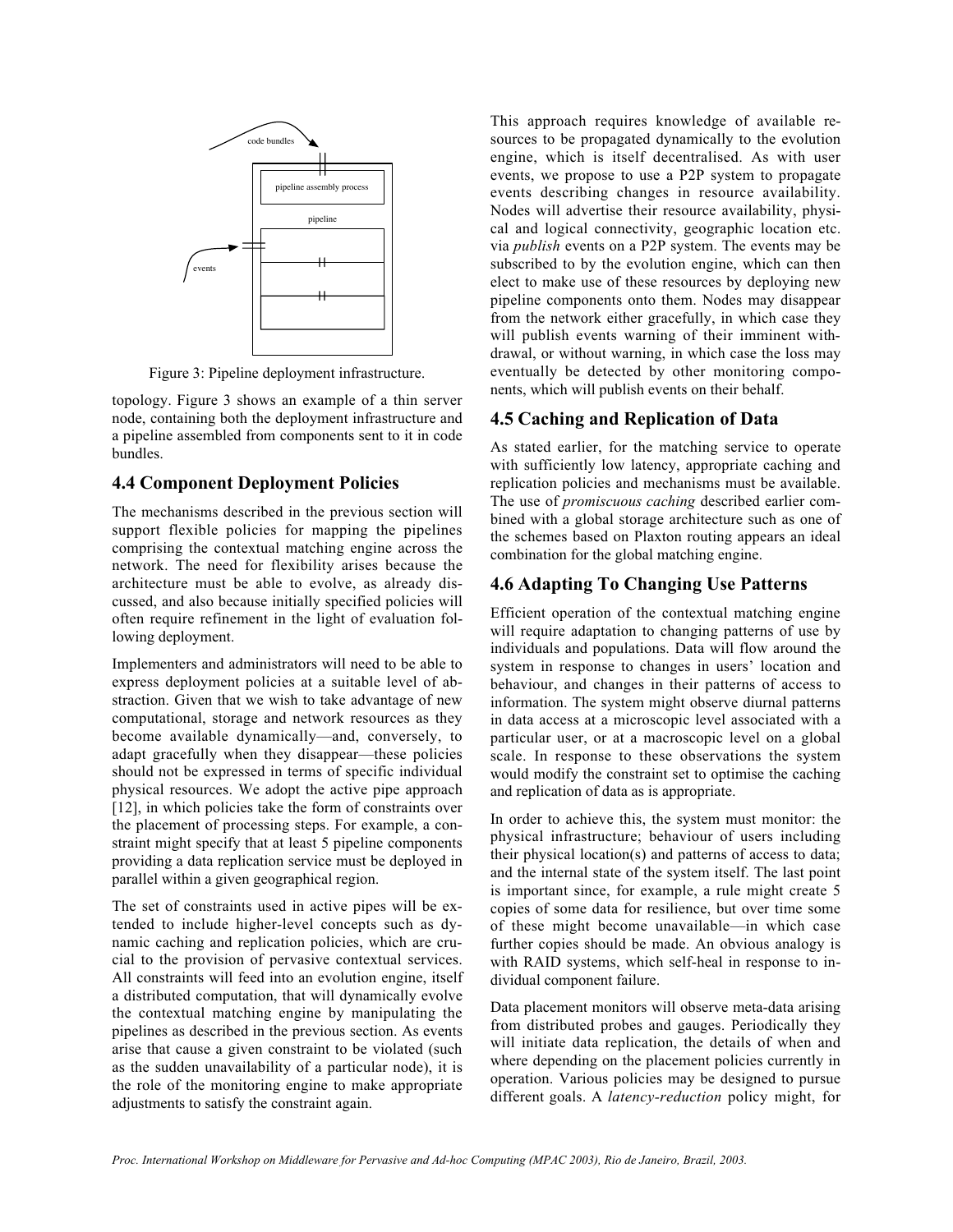example, seek to replicate progressively more of a user's personal data at storage units geographically close to the user's current location, the longer that the user remained at that location. A *backup* policy might seek to replicate data on a geographically remote storage unit as soon as possible after it was created.

# **4.7 Adapting To Changes In Technology**

Given the issues of large-scale deployment already discussed, it will be essential that improvements in technology can be incorporated without requiring the entire system to be re-deployed. This applies both to external software services and to hardware. Our approach is to use standardised and open interfaces and data formats wherever possible—thus XML-encoded events, web service interfaces for pushing events and new code bundles, etc. This also supports software and hardware heterogeneity since multiple implementations of the interfaces may inter-operate.

### **4.8 Service Infrastructure**

We expect that many different pervasive contextual services will be possible, and that the speed with which new services can be introduced will be commercially significant. It will thus be important to provide a common software infrastructure upon which new services can be implemented. This will factor out software that is relevant to multiple services for reuse. The nature of the operations provided by the infrastructure is an open issue; our initial set of operations includes APIs to the event pipelines, to the code bundle deployment mechanism, and to the distributed contextual matching engine.

### **4.9 Programming Abstractions**

Related to the previous section, it will be important also to develop suitable abstractions over the software infrastructure, in order to be able to express the essentials of a new pervasive contextual service without being overwhelmed by the details. Where appropriate, the developer should be able to largely ignore issues of precise network topology and individual node failure, and concentrate on the fundamental aspects of the new service—what information should be delivered to the user, in what form, and in which context. Our approach here is to develop declarative notations to describe the placement of computation and data, allowing the developer to write constraints that feed into the deployment evolution engine.

### **5 Conclusions**

The overall system architecture consists of several P2P systems overlaid on each other in order to implement and support the global matching engine. An event system delivers events from users and sensors. These include user location events, temperature readings etc.

Machines advertise their arrival and departure from the matching engine. Some events may be generated by machines that are monitoring the machines available to the engine. Both classes of events are supported by a Siena-like P2P system. The caching and replication of data is handled by a Plaxton based storage architecture supported by promiscuous caching mechanisms.

When new computational or storage resources are detected by the matching engine, computations are pushed onto them as code bundles using technology developed in the Cingal project. Once installed, these computations can offer additional computational resources for the matching engine (*matchlets*) or provide storage capacity for the storage architecture (*storelets*).

Matchlets are structured as pipeline code that accepts events from the event distribution mechanism and performs matching on them. Each matchlet writes its results onto the event bus. Thus the primary API offered by the host to matchlets is an event delivery source and an event sink. Matchlets use type projection mechanisms for binding to the XML data contained within the events.

As the system evolves, new event types will be introduced. In order to deal with unknown events, a mechanism is needed within the event distribution mechanism for routing unknown event types to *discovery matchlets*. These look for code capable of matching these new events in the storage architecture and deploy this code onto the network. Of course, the deployment of any bundles needs to be consistent with the constraint rules associated with them in order to ensure semantic consistency. Such constraints must be enforced dynamically.

### **6 Acknowledgements**

This work was supported by the FP5 Gloss project IST-2000-26070, with partners at Trinity College Dublin and Université Joseph Fourier, and by EPSRC grants GR/M78403/GR/M76225, *Supporting Internet Computation in Arbitrary Geographical Locations*, and GR/R45154, *Bulk Storage of XML Documents*.

### **7 References**

- [1] D.S. Milojicic, A. Messer, P. Bernadat, I. Greenberg, O. Spinczyk, D. Beuche and W. Schröder-Preikschat, Ψ *— Pervasive Services Infrastructure*. In *Lecture Notes in Computer Science 2193*. Springer, 2001, pp 187-200
- [2] J. Coutaz and G. Rey, *Foundations for a Theory of Contextors*. In *Computer-Aided Design of User Interfaces III*. Kluwer Academic Publishing, 2002, pp 13-32
- [3] S. Harrison and P. Dourish, *Re-Place-ing Space: The Roles of Place and Space in Collaborative*